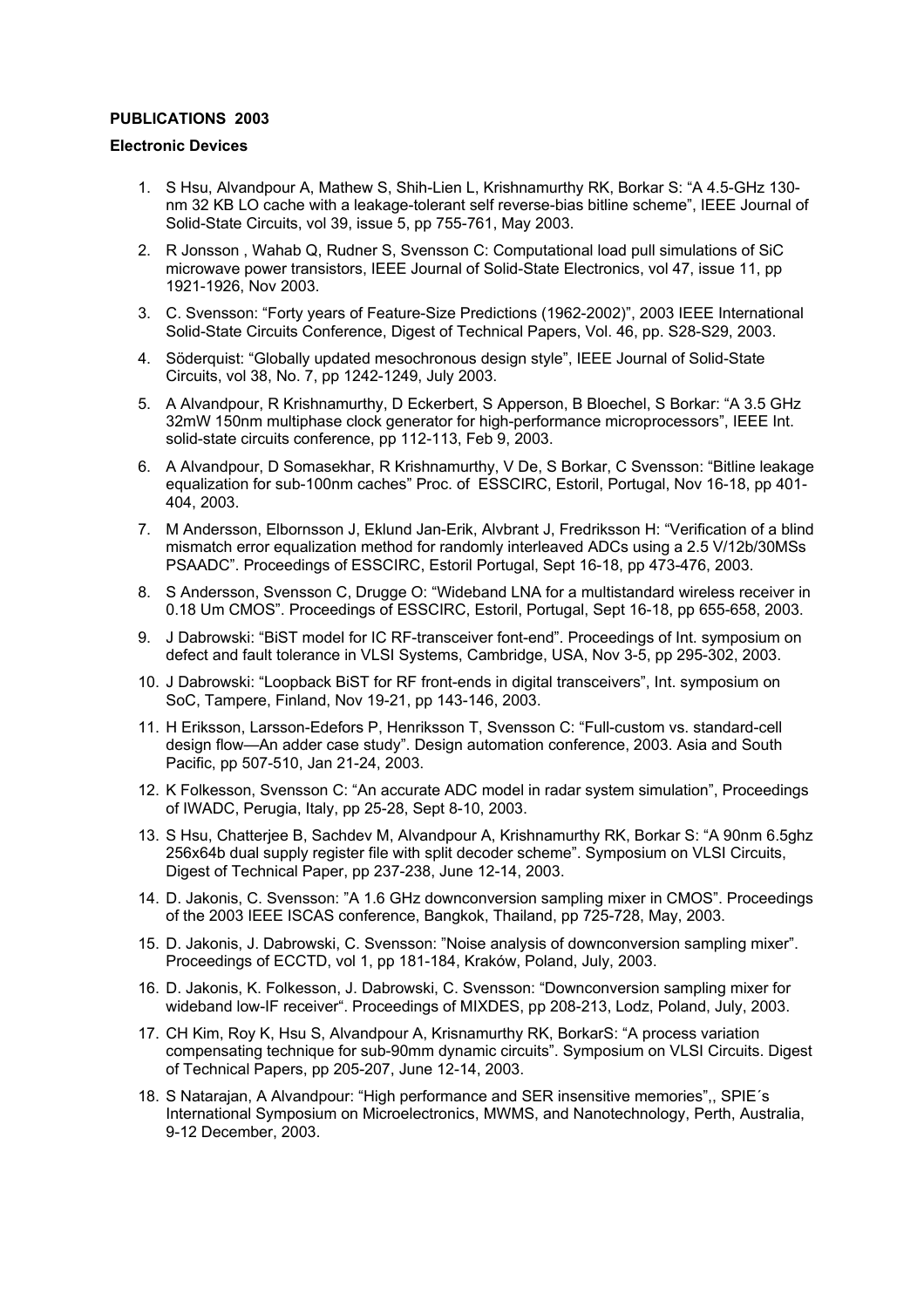- 19. S Natarajan, A Alvandpour: "Ultra low power ferroelectric memory for SoC´s", SPIE´s international Symposium on Microelectronics, MEMS, pp 144-151, Perth, Australia, Dec, 2003.
- 20. S Natarajan, A Alvandpour: "SoC versus SIP: What makes sense?", SPIE´s International Symposium on Microelectronics, MWMS, and Nanotechnology, Perth, Australia, 9-12 December 2003.
- 21. S.T. Oskulii, A Alvandpour: "Comparative study on low power, high performance standard cell flip flops", SPIE´s International Symposium on Microelectronics, MEMS, pp 390-398, Perth, Australia, 9-12 December, 2003.
- 22. M Sinha, A Alvandpour, W Burleson: "High-performance and low-voltage sense-amplifier techniques for sub-90nm SRAM", to be presented at IEEE Int. SOC conference, Portland, Oregon, Sept 17-20, pp 113-116, 2003.
- 23. M Sinha, S Hsu, A Alvandpour, W Burleson, R Krishnamurthy, S Borkar: "Low voltage sensing techniques and secondary design issues for sub90nm caches", proc. Of ESSCIRC, Perugia, Portugal, pp. 413-416, Sept 16-18, 2003.
- 24. C. Svensson: "Forty years of Feature-Size predictions (1962-2002)", Proc. of IEEE International Solid-State Circuits Conference, Digest of Technical Papers. Vol 46, pp S28-S29, 2003.
- 25. C Svensson, Caputa P: "High bandwidth, low latency global interconnect", VLSI Circuits and Systems, Proc. of SPIE, vol 5117, pp 126-134, 2003.
- 26. S Andersson, Svensson C: "Wideband LNA for a multistandard wireless receiver in 0.18 Um CMOS", Proceedings of SSoCC´03, Eskilstuna, April 8-9, 2003.
- 27. S Andersson Svensson: "An active recursive RF filter in 0.35 Um BiCMOS", GigaHerz Conference, Linköping, Nov 4-5, 2003.
- 28. H Bengtsson, Svensson C: "Speed study of a 2.5 Gb/s equalizer for optical communication in a 3 V 0.35 um CMOS process", Proc SSoCC´03, Eskilstuna, April 8-9, 2003.
- 29. K Folkesson, Jakonis D, Svensson C: "A jitter measurement technique for high-speed sampling systems", Proceedings of SSoCC´03, Eskilstuna, April 8-9, 2003.
- 30. M Hansson, Alvandpour A: "Crosstalk analysis considering power and delay on interconnects", Proceedings of Norchip´03, Riga, Estland, Nov 10-11, pp 196-199, 2003.
- 31. D Jakonis, J Dabrowski, C Svensson: "Noise reduction by sampling frequency choice in subsampling mixer", Proc of SSoCC´03, Eskilstuna, Sweden, April 8-9, 2003.
- 32. R Johansson, Lindgren L, Melander J, Möller B: "A multi-resolution 100 GOPS 4 Gpixels/s programmable CMOS image sensor for machine vision". The 03 IEEE workshop on chage coupled devices and advanced image sensors, Elmau, Tyskland, May 15-17, 2003.
- 33. R Malmqvist, Hansson M: "SiGe BiCMOS LNA´s and tunable active filter for future wide-band multi-purpose array antennas". Proceedings of GigaHertz conference, Linköping, Nov 4-5, 2003.
- 34. C. Svensson: "Prospects and limits of electrical interconnects", invited paper, Symposium of Short-Distance Optical Interconnects – From Backplanes to Intrachip Communication, Chalmers Univ. of Technology, Gothenburg, March 7, 2003.
- 35. T Nilsson, Samuelsson C, Alfredsson M, Ouacha A: "Key circuits for a reconfigurable and Bidirectional beamformer for ultra wideband applications". Proceedings of European Microwave Week, München, Tyskland, Oct 6-10, 2003.
- 36. A Ouacha, Boman T, Frennberg H: "A microwave-based multifunction system concept: A necessity for network centric warfare", Proceeding of CIMI, Enköping, May, 2003.
- 37. Rantzer: "Photo diodes for machine vision". Linköping University, Dissertation No.799, ISBN 91-7373-602-3, Mach 21, 2003.
- 38. K. Folkesson: "ADC Modeling for system simulation". Linköping University, Thesis No. 1027, LiU-TEK-LIC-2003:26, June 19, 2003.